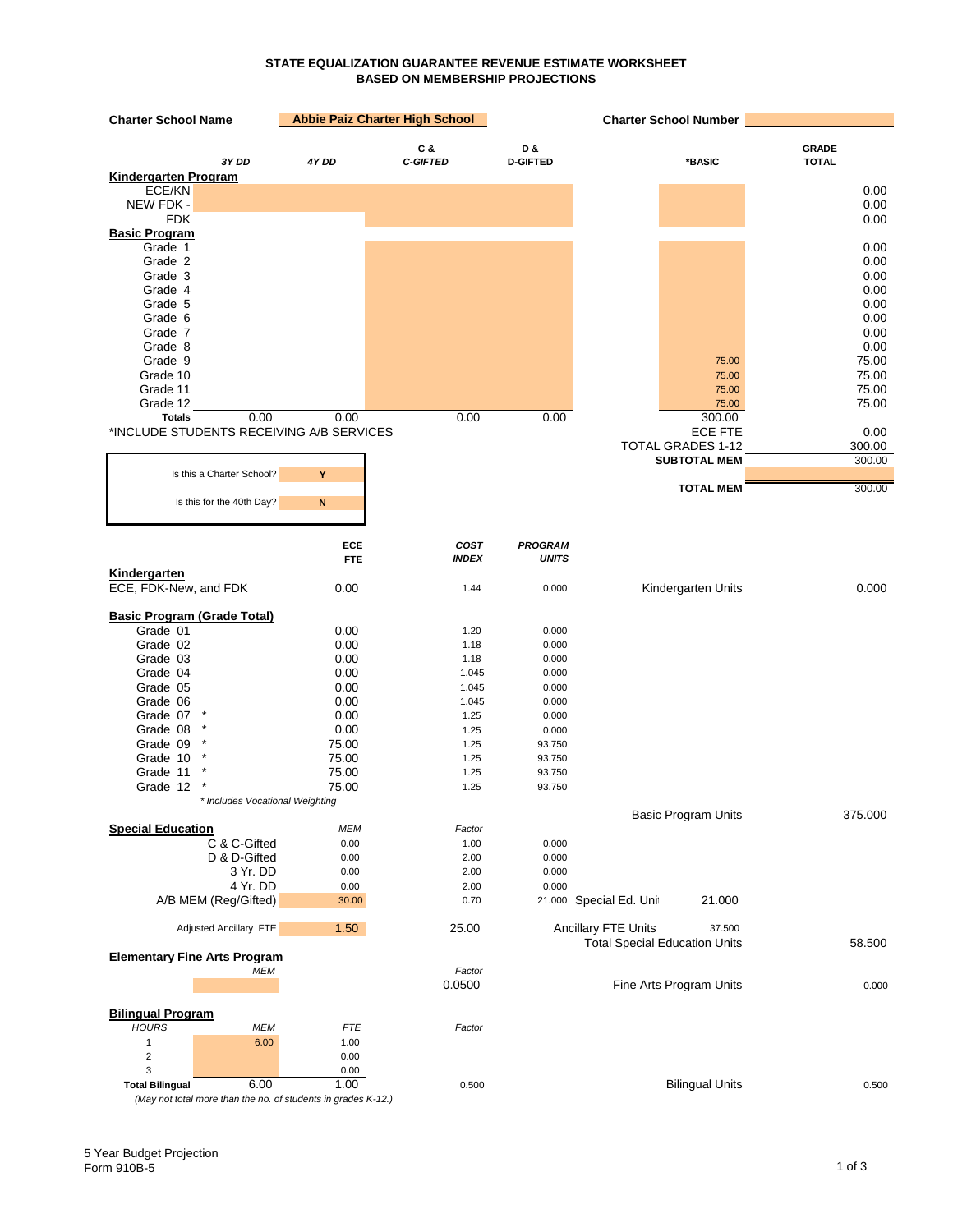#### **STATE EQUALIZATION GUARANTEE REVENUE ESTIMATE WORKSHEET BASED ON MEMBERSHIP PROJECTIONS**

| <b>Elementary P.E. Program</b>                                                    |                 |                                                                                                      |  |                    |
|-----------------------------------------------------------------------------------|-----------------|------------------------------------------------------------------------------------------------------|--|--------------------|
| <b>MEM</b>                                                                        | Factor<br>0.060 | Elementary P.E. Units                                                                                |  | 0.000              |
|                                                                                   |                 | TOTAL MEMBERSHIP PROGRAM UNITS                                                                       |  | 434.000            |
|                                                                                   |                 | T & E Index (Oct 2006)                                                                               |  | 1.120              |
| <b>National Board Certified Teachers</b>                                          |                 | <b>ADJUSTED PROGRAM UNITS</b>                                                                        |  | 486.080            |
| FTE:                                                                              | Factor<br>1.500 | National Board Certified Teachers Units:                                                             |  | 0.000              |
| <b>Size Adjustment Units</b>                                                      |                 | District Size Adjustment Units<br>Charter Schools not eligible for District Size                     |  | 41.625<br>(41.625) |
| <b>UNITS</b><br>Elementary/Mid/Jr. High<br>0.000<br>Senior High<br>120.000        |                 | School Size Adjustment Units                                                                         |  | 120.000            |
| <b>District Size</b><br>41.625                                                    |                 | <b>Rural Isolation Units</b>                                                                         |  | 0.000              |
| <b>MEM</b><br>At-risk index                                                       |                 | New District Adjustment Units                                                                        |  | 0.000              |
| <u> At-Risk Units</u><br>2007-2008:<br>300.00<br>0.065                            |                 | At Risk Units                                                                                        |  | 19.500             |
| <b>Charter Schools Student Activities</b><br><b>MEM</b>                           | Factor          | <b>Growth Units</b>                                                                                  |  | 0.000              |
| (Districts Only)                                                                  | 0.100           | <b>Charter Schools Student Activities Units</b><br>(Charters not eligible for CS Student Activities) |  | 0.000<br>0.000     |
| <b>Home School Student Activities</b><br>(Districts Only)<br>MEM                  | Factor<br>0.100 | Home School Student Activities Units<br>(Charters not eligible for Home School Student Activities)   |  | 0.000<br>0.000     |
|                                                                                   |                 | <b>TOTAL PROGRAM UNITS</b>                                                                           |  | 625.580            |
|                                                                                   |                 | Save Harmless Units                                                                                  |  | 0.000              |
| <b>GROWTH &amp; SAVE HARMLESS CALCULATION DATA</b>                                |                 |                                                                                                      |  |                    |
| 2006-07 Actual 40th Day MEM:                                                      | 300.00          | <b>GRAND TOTAL UNITS</b>                                                                             |  | 625.580            |
| (Enter the District Mem EXCLUDING Charter Mem)                                    |                 | x Unit Value \$                                                                                      |  | 3,862.79           |
| 2007-08 Projected MEM:<br>(Enter the District Mem EXCLUDING Charter Mem)          | 300.00          |                                                                                                      |  |                    |
| 2007-2008 Actual 40th MEM                                                         |                 | <b>PROGRAM COST \$</b>                                                                               |  | 2,416,484.17       |
| (Enter the District Mem EXCLUDING Charter Mem)                                    |                 | <b>Non-categorical Revenue Credits:</b><br>Tax Levy (41110, 41113, 41114)                            |  |                    |
| 2007-08 Projected MEM (Growth):                                                   | 300.00          | Federal Impact Aid (44103)<br>Federal Forest Reserve (44204)                                         |  |                    |
| Save-Harmless Data                                                                |                 | \$0.00<br>Total Non-Cat Rev Credits                                                                  |  |                    |
| 2007-2008 40th Day TOTAL PROGRAM UNITS<br>(Not Grand Total Program Units)         |                 | Less: 75% of Non-Categorical Revenue Credits \$                                                      |  |                    |
| <b>Growth Data</b>                                                                |                 |                                                                                                      |  |                    |
| 2007-08 Operating Budget Calculation                                              | 0.000           | <b>Other Credits/Adjustments:</b>                                                                    |  |                    |
| Op-Bud takes 06-07 40 Day compared to 07-08 Mem Proj. FTE<br>40th Day Calculation | 0.000           | \$<br>Cash Balance Credit<br><b>Energy Efficiency</b>                                                |  |                    |
| Takes Prior Year 40th-Day and compares to Current Year 40th-Day                   |                 | Other Misc Credits                                                                                   |  |                    |
|                                                                                   |                 | <b>Total Other Credits</b><br>\$                                                                     |  |                    |
|                                                                                   |                 | Less: Other Credits/Adjustments \$                                                                   |  |                    |
|                                                                                   |                 |                                                                                                      |  |                    |

(\$48,329.68)

**SIZE ADJUSTMENT UNITS: PED 910B-6**

**STATE EQUALIZATION GUARANTEE** \$2,368,154.48